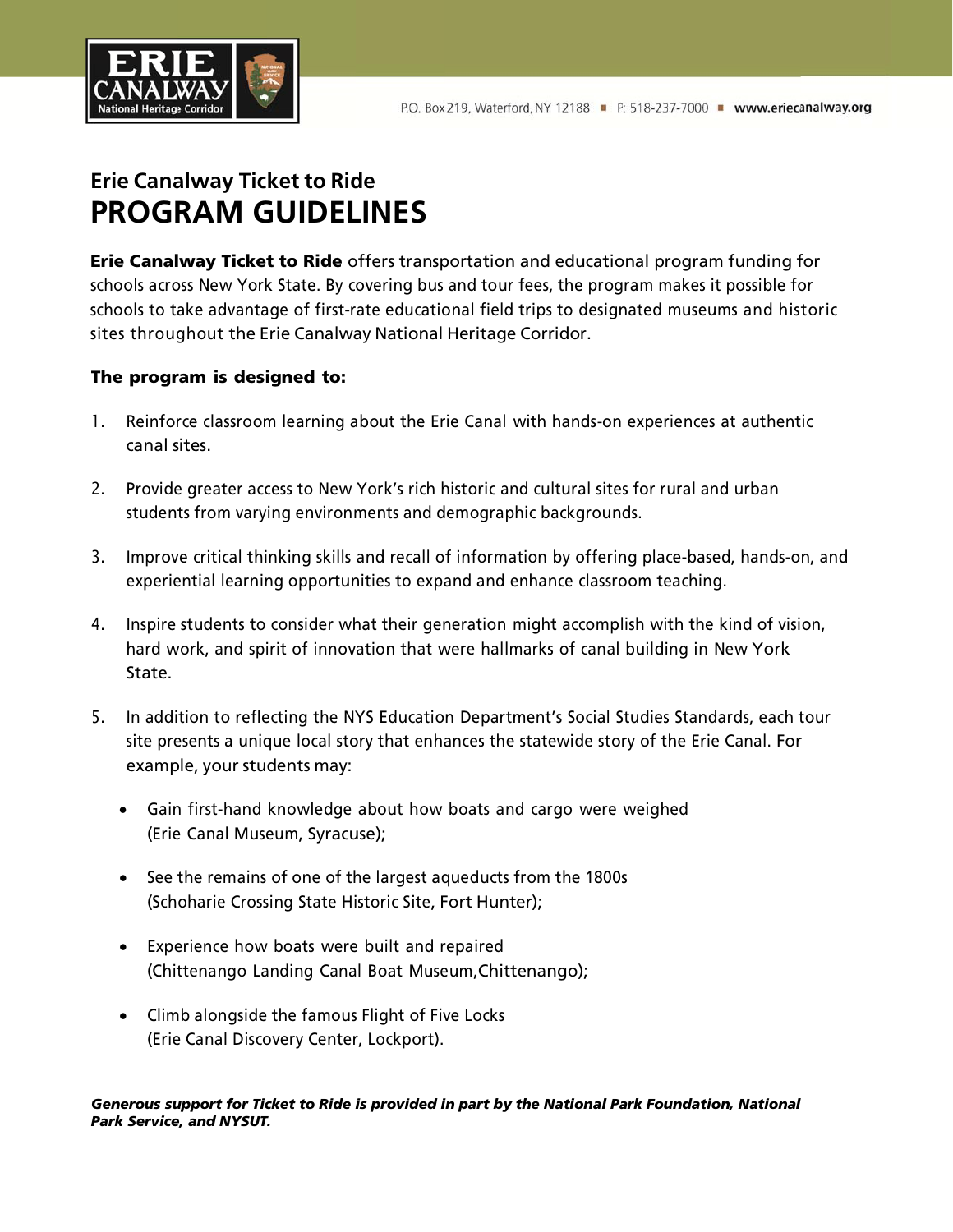# Program Details

### WHAT SCHOOLS ARE ELIGIBLE?

 $\triangleright$  Any school located within New York State is eligible to participate once per school year, subject to available funding. *The program is open to fourth grade classes and above.* Schools must schedule field trips for an entire grade level in a single reservation, even for multi day trips.

### IS THE PROGRAM COMPETITIVE?

- $\triangleright$  **No.** Funding is available on a first-come, first-served basis until available funds are exhausted.
- $\triangleright$  Erie Canalway reserves the right to limit the amount of support provided, if any, to a school or district based on distance traveled.

#### IS REGISTRATION REQUIRED?

 $\triangleright$  Yes. Schools must register with Erie Canalway at least two weeks prior to your anticipated tour dates. A registration form is available online [https://eriecanalway.org/learn/teachers/registration-form.](https://eriecanalway.org/learn/teachers/registration-form) Teachers are encouraged to submit a registration as soon as possible after confirming a field trip date with the tour provider.

### WHO MAKES ARRANGEMENTS WITH THE HOST TOUR SITE?

 The school makes tour arrangements directly with the tour provider. *Erie Canalway does not facilitate any tour booking*. Schools must confirm tour dates with the provider prior to applying for Erie Canalway Ticket to Ride.

### WHICH SITES HOST FIELD TRIPS? WHERE DO WE GO?

 $\triangleright$  Erie Canalway Ticket to Ride includes only the approved sites listed on the next page. These sites include as part of their program: a trained curator, educator, or historian; formal docent program; approved tour script reflecting State Education Social Studies standards; as well as demonstrated experience providing school tours.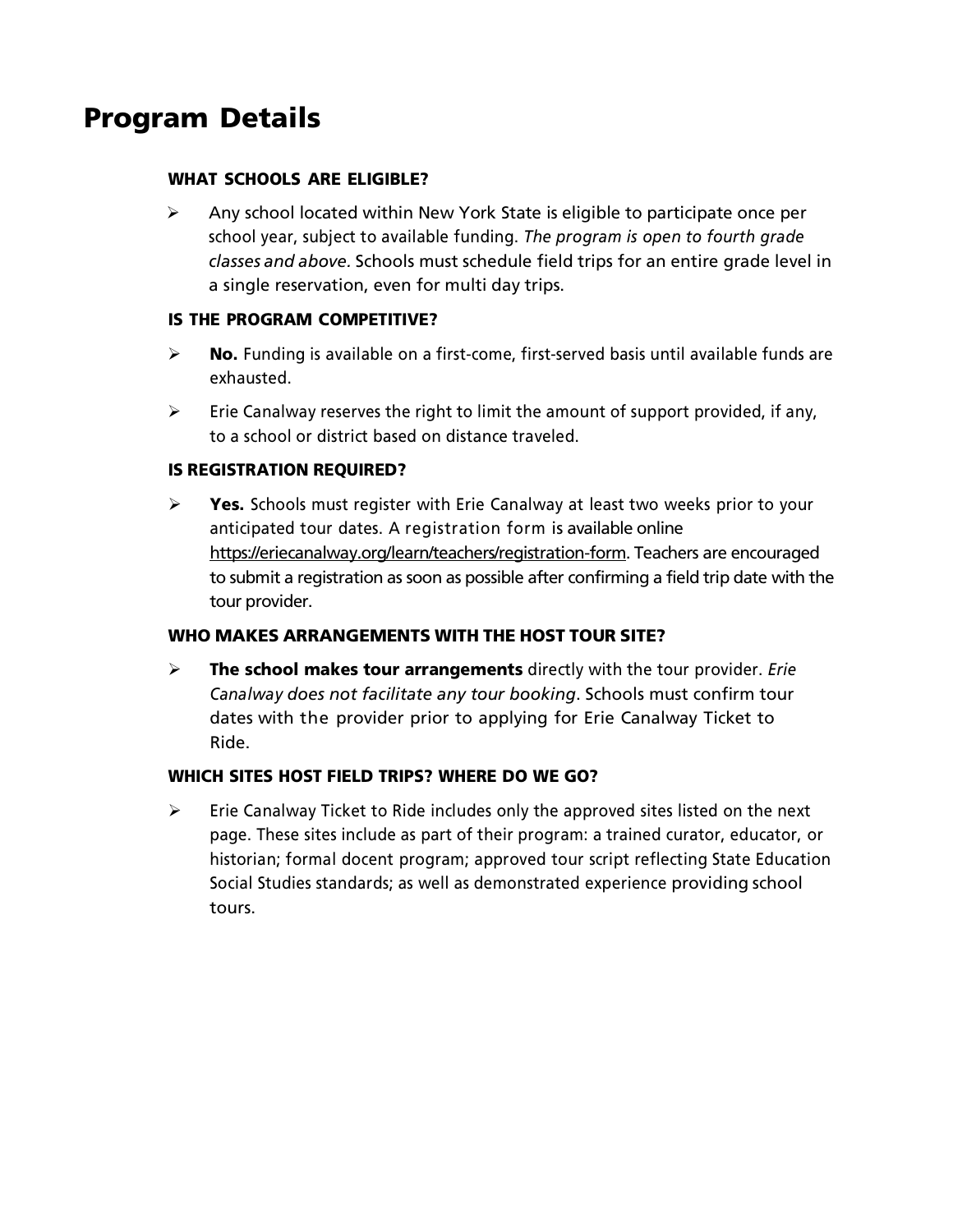| <b>EDUCATIONAL TOUR PROVIDER</b>                                                                                                                                           | <b>LOCATION</b>    | <b>DESCRIPTION</b>                                                                                                                                                                                                                                                                                                                                                                                                                                                                                    |
|----------------------------------------------------------------------------------------------------------------------------------------------------------------------------|--------------------|-------------------------------------------------------------------------------------------------------------------------------------------------------------------------------------------------------------------------------------------------------------------------------------------------------------------------------------------------------------------------------------------------------------------------------------------------------------------------------------------------------|
| <b>Arkell Museum at Canajoharie</b><br>(518) 673-2314<br>malexander@arkellmuseum.org<br>www.arkellmuseum.org/schoolprograms                                                | Canajoharie        | Program explores the impact of the Erie Canal<br>on industry and the arts in the Mohawk Valley.<br>Students will see the museum's impressive<br>collection of paintings, which include works by<br>Winslow Homer, George Inness, Mary Cassatt, and<br>more than a dozen paintings of the Mohawk River<br>and Erie Canal.                                                                                                                                                                              |
| <b>Liz and Dave Beebe</b><br><b>Camillus Erie Canal Park</b><br>$(315)$ 677-3097<br>Janet.conners17@gmail.com<br>www.eriecanalcamillus.com<br>Click on School Tours button | Camillus           | Experience the Enlarged Erie Canal by boat,<br>walk the tow path, stop at the overlook of<br>Clinton's Ditch, explore how locks work and<br>visit the 1850s Sims Store and museum. Tours<br>last approximately 2.5 hours and then have a<br>picnic in the covered pavilion. School tours are<br>available May and June as well as September<br>and early October.                                                                                                                                     |
| <b>Chapman Historical Museum /</b><br><b>Glens Falls Feeder Canal Alliance</b><br>(518) 793-2826<br>jwilliams@feedercanal.org<br>http://feedercanal.org/                   | <b>Glens Falls</b> | Visit the Field School at the historic coal silos<br>along the Feeder Canal in Hudson Falls for an<br>authentic canal experience, travel a towpath<br>where hoggees walked, visit a Flight of Five<br>Locks, and explore five industrial coal silos.<br>Interact with re-enactors, analyze photographs,<br>examine artifacts, explore hands-on STEM<br>based exhibits and learn about the historical<br>and economic impact of NYS Canals.                                                            |
| <b>Chittenango Landing Canal</b><br><b>Boat Museum</b><br>$(315)$ 687-3801<br>coordinator@clcbm.org<br>www.clcbm.org/index.html                                            | Chittenango        | Located on the old Erie Canal, 90-foot-long cargo<br>boats were built and repaired on this site during<br>the 19th and 20th centuries. Activities may include<br>participating in an archeological dig for canal<br>artifacts, exploring boat building techniques, and<br>doing daily tasks of canal families in the 1800s.                                                                                                                                                                           |
| <b>Corn Hill Navigation /</b><br><b>Sam Patch Boat Tours</b><br>(585) 662-5748<br>sampatchbooth@qmail.com<br>https://www.sampatch.org/                                     | Rochester          | Sam Patch offers an on the water educational<br>experience aboard a replica packet boat.<br>Students enjoy a guided tour explaining the<br>history of the Erie Canal, its importance to our<br>nation's development, its existence as an<br>engineering feat and the simple machines that<br>help it work. Each trip includes the signature<br>canal experience of passage through a century<br>old lock.                                                                                             |
| <b>Erie Canal Discovery Center</b><br>$(716)$ 434-7433<br>annmarie@niagarahistory.org<br>www.niagarahistory.org/discovery-center                                           | Lockport           | The Center showcases the history of the Erie Canal<br>and the famous "Flight of Five" Lockport Locks.<br>Students will learn about challenges that had to<br>be overcome to build the locks and compare the<br>canal of the 1800s with today's canal by visiting<br>the Lockport Flight.<br>(Note: Registrations made through the Niagara<br>County Historical Society) A boat ride is not<br>included.                                                                                               |
| <b>Erie Canal Museum</b><br>$(315)$ 471-0593<br>derrick@eriecanalmuseum.org<br>www.eriecanalmuseum.org                                                                     | Syracuse           | Explore the nation's only remaining Weighlock<br>building, where canal boats were weighed on the<br>Canal, while discovering how the Erie Canal<br>transformed the state and the nation. Students<br>can board a full-sized canal boat replica,<br>participate in hands-on workshops centered<br>around maps or water pollution, and even follow<br>the historic route of the canal through Downtown<br>Syracuse learning about historic canal side<br>architecture and events like the Jerry Rescue. |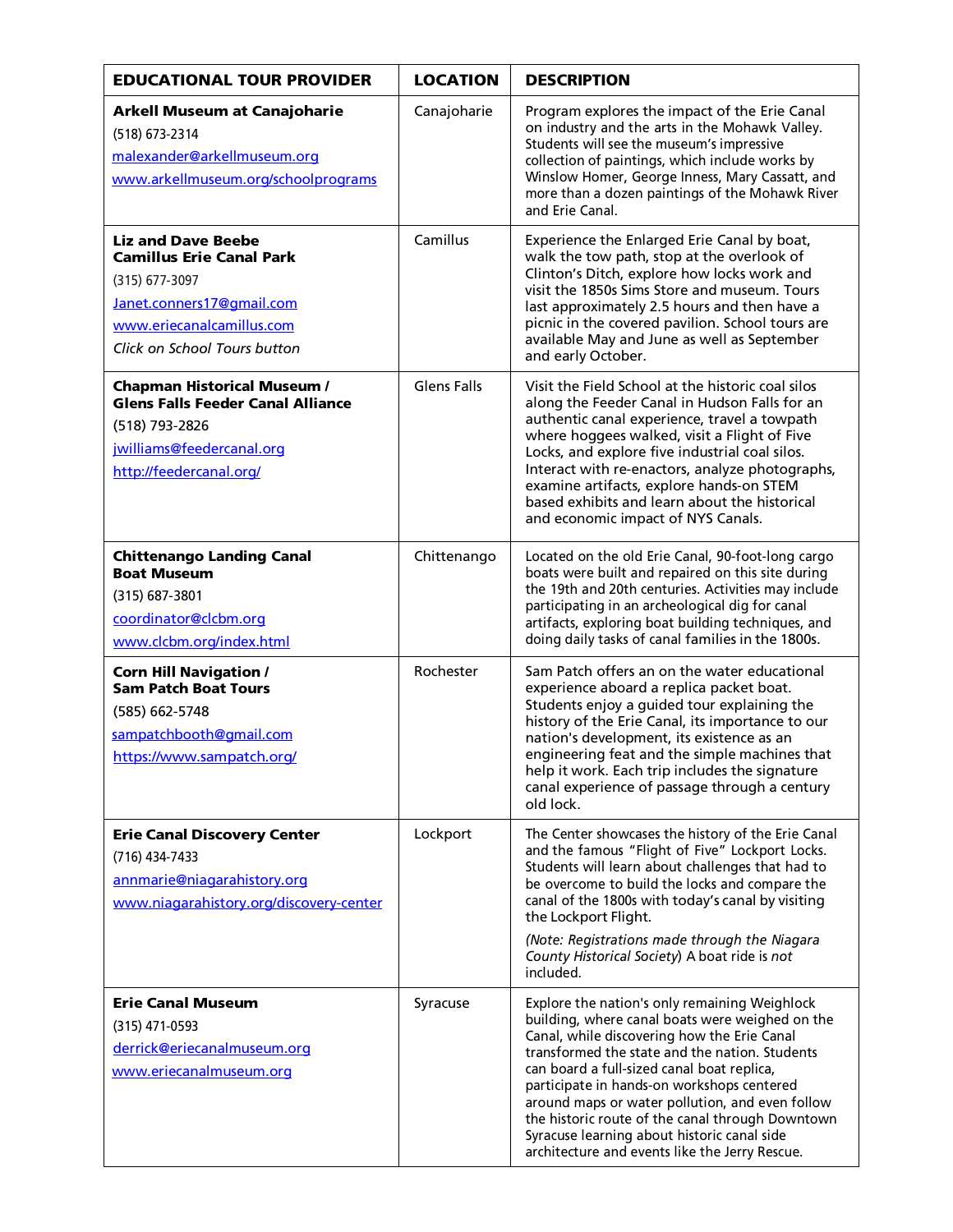| <b>Historic Palmyra</b><br>(315) 597-6981<br>bifhpinc@rochester.rr.com<br>www.historicpalmyrany.com/                                                                    | Palmyra      | Five museum sites preserve and showcase the<br>history of Palmyra on the Erie Canal, including<br>William Phelps General Store, Historic Museum,<br>Palmyra Print Shop, Erie Canal Depot, and Alling<br>Coverlet Museum.                                                                                                                                                                                                                                                                                                                                                                                                                                   |
|-------------------------------------------------------------------------------------------------------------------------------------------------------------------------|--------------|------------------------------------------------------------------------------------------------------------------------------------------------------------------------------------------------------------------------------------------------------------------------------------------------------------------------------------------------------------------------------------------------------------------------------------------------------------------------------------------------------------------------------------------------------------------------------------------------------------------------------------------------------------|
| miSci<br>(518) 382-7890 x 237<br>reservations@misci.org<br>www.misci.org/Educators-and-groups                                                                           | Schenectady  | Students will investigate technology used to<br>design the Erie Canal's locks and other<br>infrastructure. Activities include exploring<br>properties of hydraulic cement and experiencing<br>the properties of Pascal's Law.                                                                                                                                                                                                                                                                                                                                                                                                                              |
| <b>Rochester Museum and Science Center</b><br>(585) 271-4552 x376<br>edamercy@rmsc.org<br>https://rmsc.org/educators/search                                             | Rochester    | Explore a wide range of historical and STEM-<br>based experiences that connect Rochester's past<br>and present. Operate a replica Erie Canal lock,<br>watch centuries fly by in the Old Rochester<br>1838 augmented reality experience, and build a<br>contraption to assist in laying the canal's<br>foundations. Discover how the Erie Canal<br>helped freedom seekers on the Underground<br>Railroad, learn about how the indigenous<br>Haudenosaunee people of Rochester used area<br>waterways, and get inspired by learning about<br>local heroines who started businesses, fought<br>for equal rights, and inspired change along the<br>Canal path. |
| <b>Schoharie Crossing State</b><br><b>Historic Site</b><br>(518) 829-7516<br>David.brooks@parks.ny.gov<br>https://www.parks.ny.gov/historic-<br>sites/schohariecrossing | Fort Hunter  | Students will see the evolution of the Erie Canal<br>from 1800s to today, including locks, prism and<br>towpath and the remains of the Schoharie<br>Aqueduct. We talk about engineering<br>challenges of building a "water bridge" to take<br>canal boats over the Schoharie Creek. Program<br>includes the use of primary documents and inquiry<br>discussion to understand the canal story.                                                                                                                                                                                                                                                              |
| <b>Seneca Museum of Waterways</b><br>and Industry<br>(315) 568-1510<br>director@senecamuseum.com<br>https://sfheritagetourism.com/                                      | Seneca Falls | The museum showcases the history of Seneca<br>Falls, Seneca County, and the Finger Lakes<br>region, illustrating how the Seneca River and<br>the Cayuga-Seneca Canal powered the rise of<br>industry and fostered the spread of social<br>reform movements.                                                                                                                                                                                                                                                                                                                                                                                                |
| <b>Stephen and Harriet Myers</b><br><b>Residence</b><br>(518) 621-7793<br>urhpcr@localnet.com<br>https://undergroundrailroadhistory<br>.org/                            | Albany       | <b>Underground Railroad Experience</b><br>Visit the place where Freedom Seekers stopped,<br>the Vigilance Committee met, and Underground<br>Railroad activists lived and conducted their<br>activities. Experience their efforts to abolish<br>slavery in New York and in the nation. Dress in<br>period attire, sit on historic furniture, read and<br>discuss historic documents, investigate period<br>artifacts. Learn about the contemporary<br>connections of this first civil rights movement<br>with us today.                                                                                                                                     |